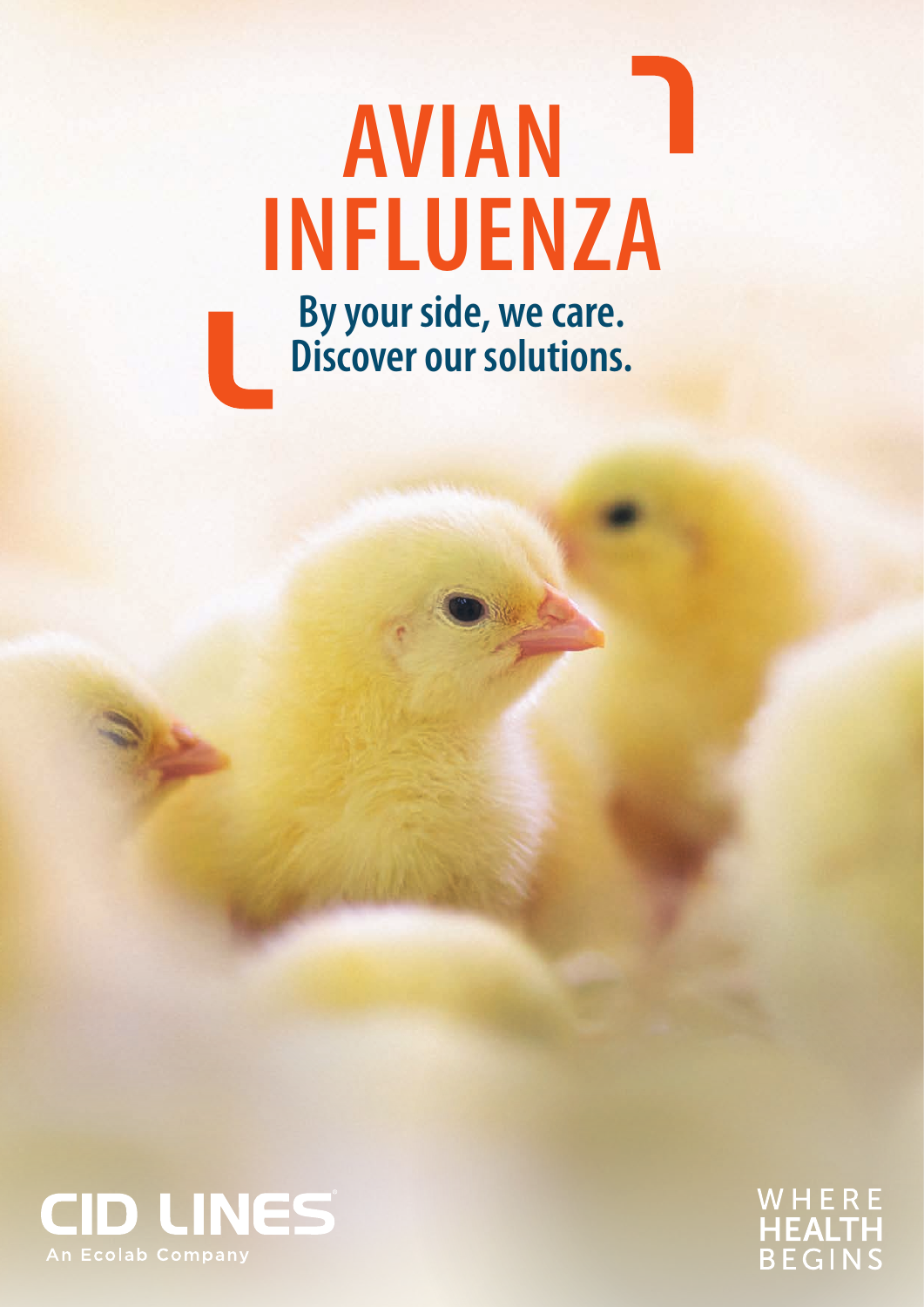# **YES, PREVENTION WORKS**

#### **How do you cope with a highly contagious disease like Avian Influenza?**

**Avian influenza (AI) is a highly contagious and notifiable viral disease affecting several species of food producing birds (chickens, turkeys, quails, guinea fowl, etc.), as well as pet birds and wild birds. Occasionally mammals, including humans, may contract avian influenza.**

**There are many AI virus strains, which are usually classified into two categories, low pathogenic (LPAI) strains, which typically cause few or no clinical signs in poultry and highly pathogenic (HPAI) strains, which can cause severe clinical signs and potentially high mortality rates among poultry.**

**Wild birds are natural hosts and reservoirs for all types of avian influenza viruses, and play a major role in the evolution, maintenance, and spread of these viruses.**

**Avian influenza has captured the attention of the international community over the years, with outbreaks in poultry having serious consequences on both livelihoods and international trade in many countries.**

**BIOSECURITY IS KEY**

**Monitoring and controlling avian influenza at its poultry source are essential in susceptible avian species and environment.**

**Implementation of biosecurity measures, in line with OIE international standards, is key in securing the production sector and trade, to safeguarding food security and the livelihoods of farmers, and to limiting the risk of human infection with avian influenza strains that have zoonotic potential.**

Source: World Organisation for Animal Health. Avian Influenza. https://www.oie.int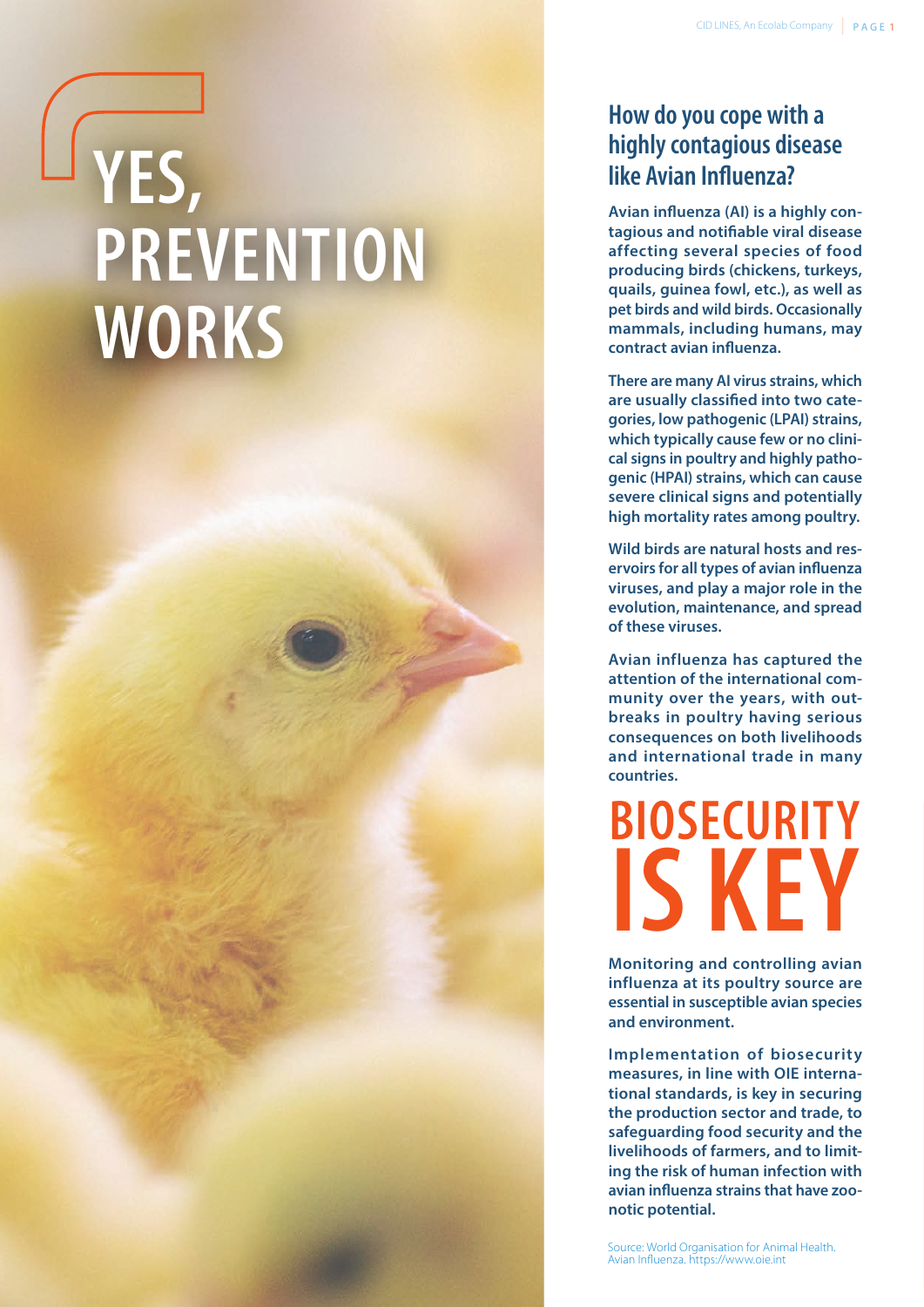

#### **Routes of transmission**

According to the Food and Agricultural Organsiation (FAO) 90% of the virus is spread by equipment, vehicles and people.

#### **Poultry farming is a worldwide economic force: all the more reason for staying healthy and safe!**



Of the 30 billion farm animals, 23 billion are chickens. Poultry is the fastest-growing meat protein source in the world. Low pathogenic AI can become highly pathogenic. Material contaminated with excretions (poultry feces) are the second most dangerous means of spread (after live birds).<sup>(1)</sup>

The virus can survive in manure for 30 to 35 days at 4°C (39°F). AI viruses in liquid manure have been known to remain viable for 105 days during winter.<sup>(2)</sup>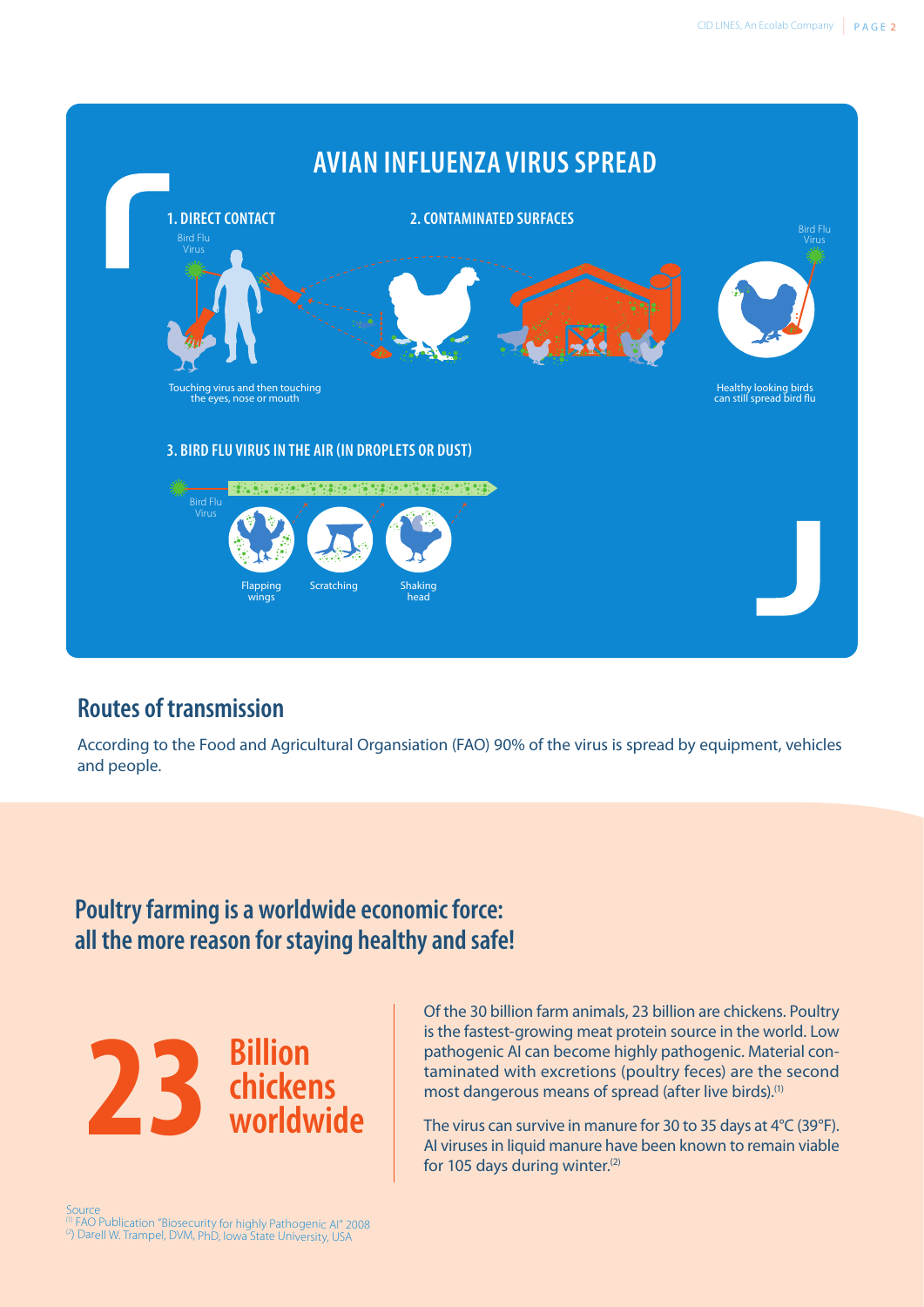# **BIOSECURITY IS ALSO IN YOUR HANDS**



#### **8 tips to keep by your side and to start acting now**

Having the right products and a biosecurity partner by your side to care for your farm and your flock is a big part of the solution. But there are a lot of - often tiny - steps that you can take yourself to stop the disease.

**1.** Make sure hand hygiene is properly done, wash and disinfect your hands before entering the barn.

**2.** Every person on your farm needs to follow the rules. Every visitor presents a risk of transmitting the disease. **3.** Place boot baths outside the barn, at every entrance, make sure you manage them well to protect your farm from introduction of diseases via shoes or boots.

**4.** Make sure the vehicles and crates coming to your farm are cleaned and disinfected properly.

**7.** The virus can spread via feed and drinking water as well, make sure your feed storage silos and drinking water lines are cleaned and disinfected after every cycle.

**8.** Take samples of your drinking water source to be sure this is not contaminating your barn and animals.

## **BIOSECURITY IS KEY**

**5.** Place disinfecting wheel baths and spraying bows at the entrance of your farm to avoid introduction and transmission of the disease via trucks.

**6.** Encourage and promote personal hygiene and biosecurity towards your truck drivers. If they don't follow procedures they represent a clear danger to your farm.

*If you have any questions about these steps or about the right products that go with it, just ask your distributor or your CID LINES, An Ecolab Company representative.*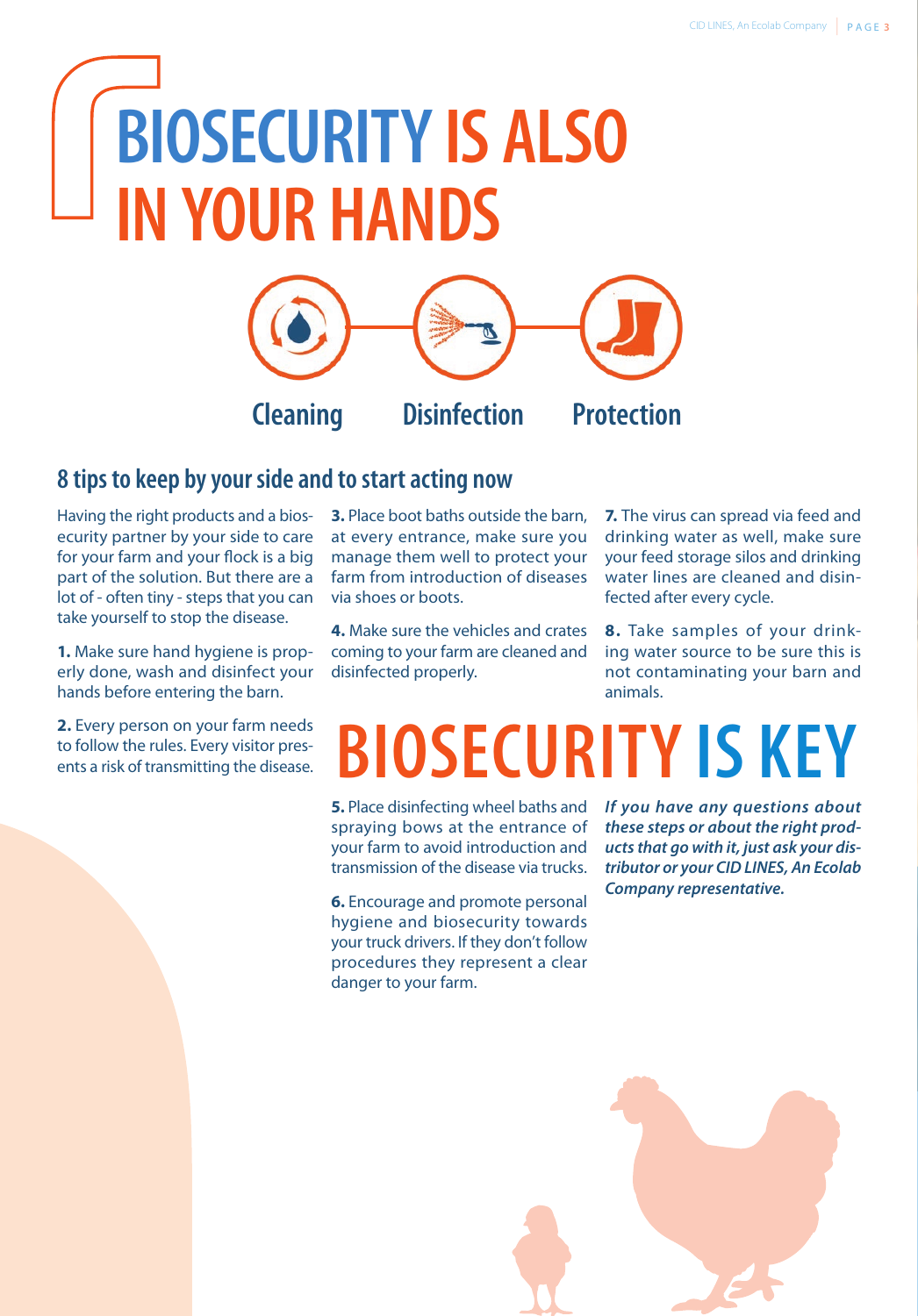#### **The critical points of biosecurity**



## **BY YOUR SIDE IN THE PREVENTION AGAINST AI**

#### **Break through the route of transmission**

You have the power to resist and prevent Avian Influenza. CID LINES, An Ecolab Company is by your side with products, solutions and best practices.

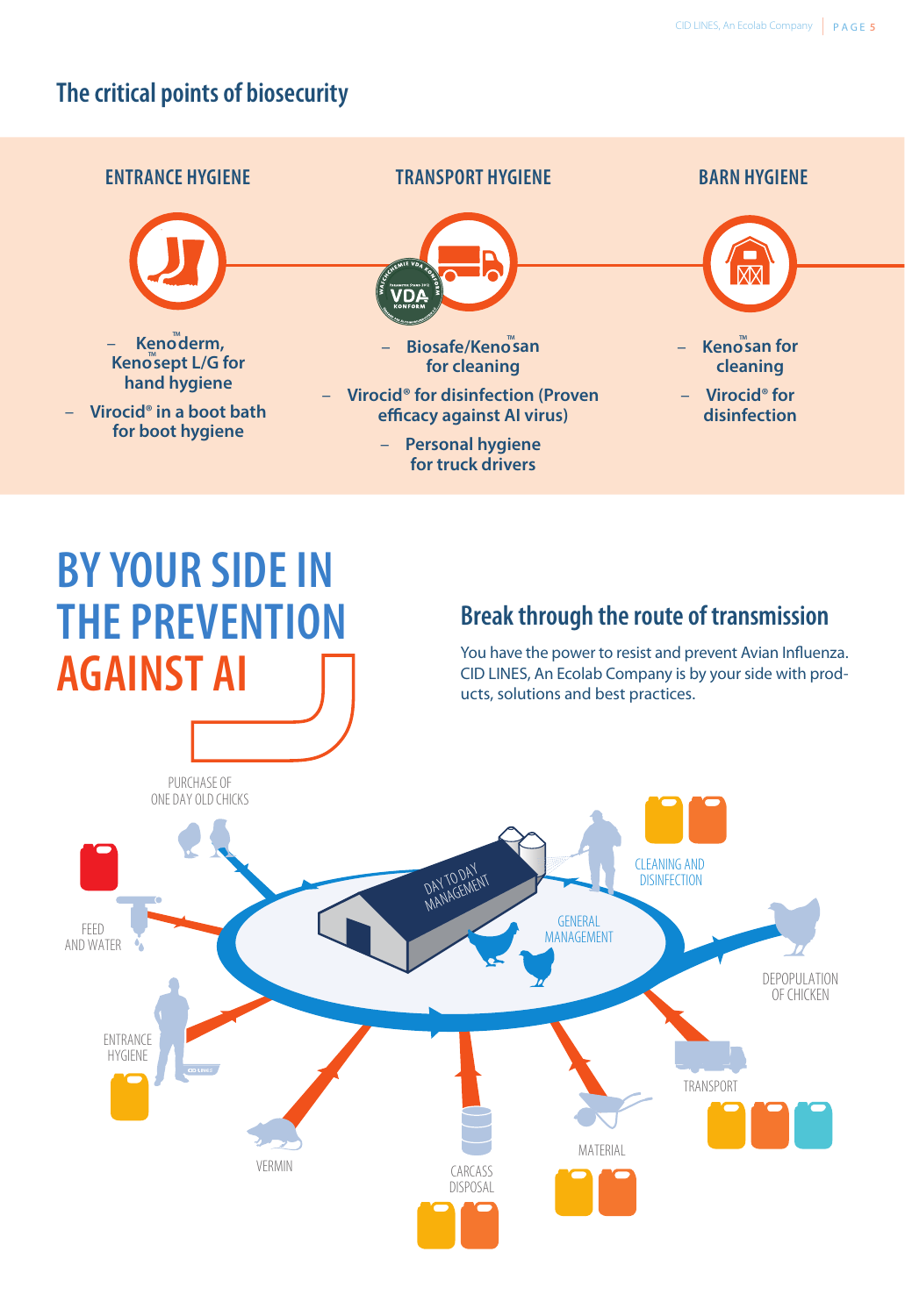**DRINKING WATER DISINFECTION**



**Cid 2000 during production for animal consumption (Proven on general virucidal activity).**

#### **DRINKING WATER SYSTEM**



**Cid 2000 at sanitary stop to clean and disinfect the whole system**

#### **Discover our products**



Foaming alkaline degreaser with superior cleaning properties



Foaming alkaline cleaner, safe on the softest metals



Extremely concentrated broad-spectrum disinfectant\*



Water line disinfectant\*

#### **Virocid®**

Virocid® has been tested on the following the AI serotypes:

- H5N1 by the IZSVe, OIE & FAO Reference Centre for Avian Influenza and Newcastle disease, Italy
- H9N2 by Microbiotest Inc. Sterling VA, USA
- H5N8 by Wageningen University & Research, the **Netherlands**
- All three studies confirmed elimination of the virus at 0.25% (1:400 or 2.5ml/L or 1/3 oz/gal)
- Virocid<sup>®</sup> is listed by the Food and Agricultural Organisation of the United Nations and is approved by the by the US Environment Protection Agency (EPA) against AI virus.

#### **VDA certified**

For vehicle safety, we only use detergents and disinfectants that are certified by the German Association of the Automotive Industry (VDA) as 'non corrosive'. Virocid® is VDA approved at 1% as class A.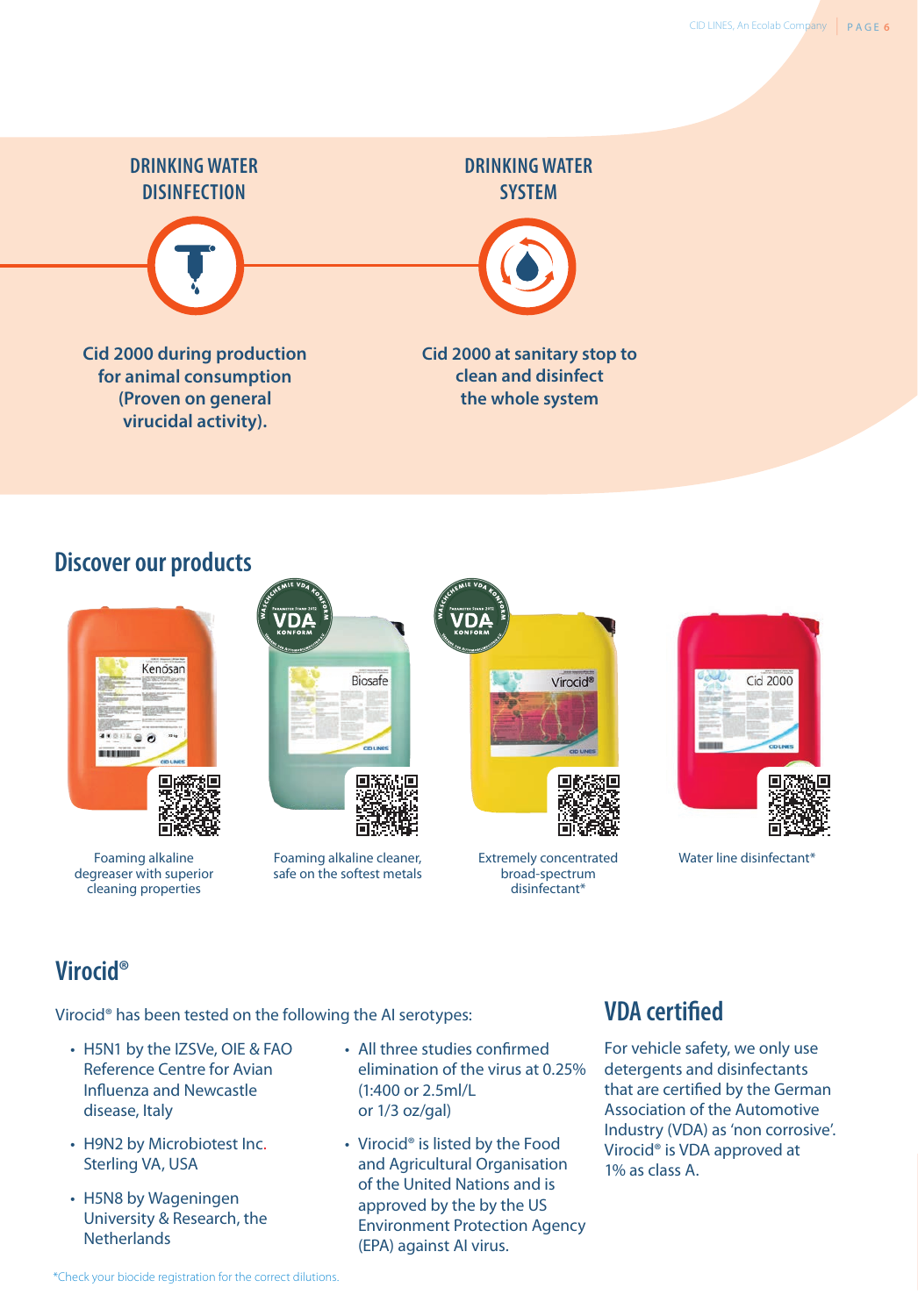## **WHAT EXPERTS SAY... THE CRITICAL POINTS ON OUR FARM**

#### **Feed**

Birds should only be fed with products that are specifically intended for animals. Wild birds should have no access!

#### **Feed bins**

To prevent contamination of feed and loss of nutritional value, bins must be cleaned regularly, preferably with a product that prevents microbiological growth in feed bins. Empty the bins completely and clean and disinfect auger after every cycle.

#### **Water**

Your animals need water to keep them healthy and to keep their body functioning properly. Water transports various nutrients, is responsible for digestion and plays a key role in regulating an animal's temperature. Make sure the drinking water for your animals has an optimal microbiological quality. Prevent the growth of pathogens by using a water disinfectant during the production cycle. At a sanitary stop you need to clean and disinfect the whole drinking water system to remove biofilm and to reduce the general infection pressure as much as possible before new animals come in. Wild birds should have no access!

#### **Transport**

Drivers must be sufficiently informed about the rules of the farm:

- The cab of the trucks must be kept always clean, and regularly disinfected. When accessing the farm, additional measures like hand hygiene and changing clothing or footwear must be taken
- The cargo section of trucks arriving to collect animals must be cleaned, disinfected and dry (with efficacious and non-corrosive chemicals)
- Drivers should not walk around the farm and definitely shouldn't enter the barns
- All equipment used by drivers for loading or unloading should be cleaned and disinfected after transport

#### **Visitors**

Make sure there is a registration of all the people entering the barn.

When entering the hygiene lock, they need to register, wash and disinfect their hands and take a shower. Then they go to the clean zone of the hygiene lock and wear farm-specific clothes and farm-specific boots.

Walk through a boot disinfection bath before entering the barn. Foot dips should be filled with a disinfectant with proven efficacy against the AI virus.

#### **Barn**

Make sure cleaning and disinfection are properly done after every production cycle to reduce the general infection pressure as much as possible before new animals come in.

Use the appropriate products to have a broad-spectrum working action and to be sure that you kill the AI virus. Ask for the product testing report on the AI virus!

**"You can protect your flock not just by using the right Products, but also by applying them according to the correct Procedures, in combination with thorough training of your Personnel. I call this the 3 P's of Biosecurity"**

- Luc Ledoux, Poultry Specialist, CID LINES, An Ecolab Company